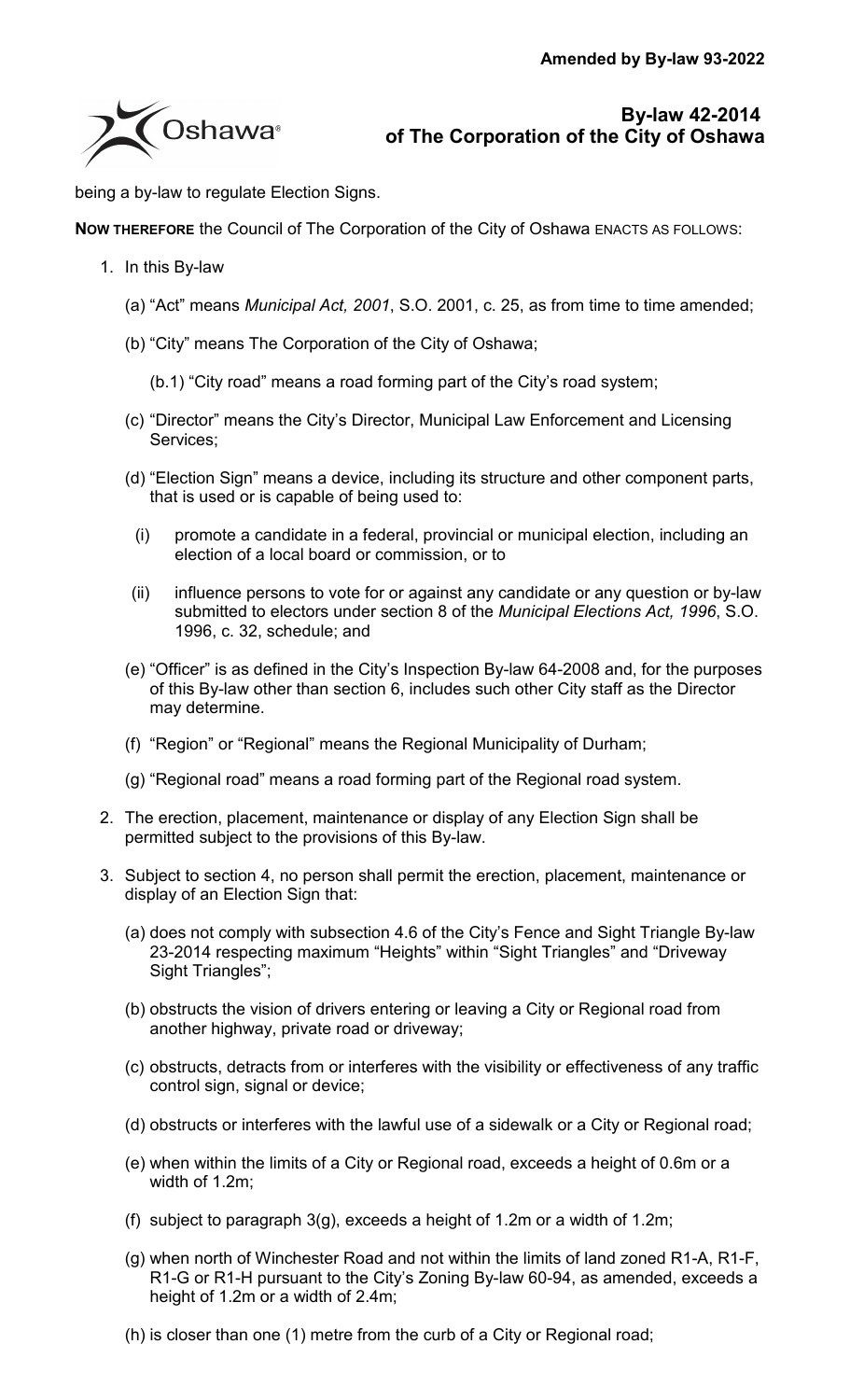- (i) is within two (2) metres of the travelled portion of a City or Regional road where there is no curb;
- (j) is on the part of a City or Regional road comprising an island or a median;
- (k) is within twenty (20) metres of a bridge forming part of a City or Regional road or that is over a City or Regional road;
- <span id="page-1-2"></span>(l) is on or in land or premises owned or leased by the City, other than a City or Regional road;
- <span id="page-1-3"></span>(m)is on or within land or premises used as a polling station;
- <span id="page-1-5"></span>(n) is within one (1) metre of each property line of land used as a polling station;
- <span id="page-1-4"></span>(o) is or could be hazardous to the health or safety of persons;
- <span id="page-1-6"></span>(p) for a federal or provincial election, is erected, placed, maintained or displayed before the day on which the writ of the election is issued or after the seventh  $(7<sup>th</sup>)$ day following the day of the election; or that
- <span id="page-1-7"></span>(q) for a municipal election, is erected, placed, maintained or displayed before the forty-second  $(42<sup>nd</sup>)$  day prior to the last polling day for the election or after the seventh  $(7<sup>th</sup>)$  day following the last polling day for the election.
- <span id="page-1-1"></span>4. The following are exceptions to certain requirements of section [3:](#page-0-0)
	- (a) Paragraph [3\(e\)](#page-0-1) does not apply to an Election Sign forming part of street furniture lawfully within the limits of a City or Regional road where the Election Sign complies with any requirements of the owner of such street furniture.
	- (b) Paragraphs [3\(f\)](#page-0-2) and [3\(g\)](#page-0-3) do not apply to an Election Sign in respect of which a permit has been issued pursuant to the *Building Code Act, 1992*, S.O. 1992, c. 23.
	- (c) An Election Sign that is wholly within a building constructed pursuant to the *Building Code Act, 1992*, S.O. 1992, c. 23 is subject only to paragraphs [3\(l\),](#page-1-2) [3\(m\)](#page-1-3) and [3\(o\).](#page-1-4)
	- (d) An Election Sign comprised of "wrap" affixed to a vehicle is subject only to paragraphs  $3(1)$ ,  $3(m)$ ,  $3(n)$ ,  $3(p)$  and  $3(q)$ .
- <span id="page-1-8"></span>5. An Officer may, without notice or compensation to any person, remove and may store any Election Sign that is erected, placed, maintained or displayed on City property contrary to this By-law.
- <span id="page-1-0"></span>6. Where an Officer is satisfied that a contravention of this by-law has occurred, the Officer may make an order pursuant to section 445 of the Act requiring work to correct the contravention. Service of an order is effective when posted on the property to which the order relates.
- 7. Where an order made pursuant to section [6](#page-1-0) is not complied with, the Director may cause work to be done at the expense of the person to whom or to which the order was given pursuant to section 446 of the Act.
- <span id="page-1-9"></span>8. An Election Sign stored pursuant to section [5](#page-1-8) may, on or before the seventh  $(7<sup>th</sup>)$  day following the last polling day for the election, be retrieved by the candidate to which the Election Sign refers, subject to administrative conditions established by the Director and posted on the City's website.
- 9. An Officer may, without notice or compensation to any person, dispose of any Election Sign that is not retrieved pursuant to section [8.](#page-1-9)
- <span id="page-1-10"></span>10.In the event of conflict between this By-law and
	- (a) a by-law of The Regional Municipality of Durham;